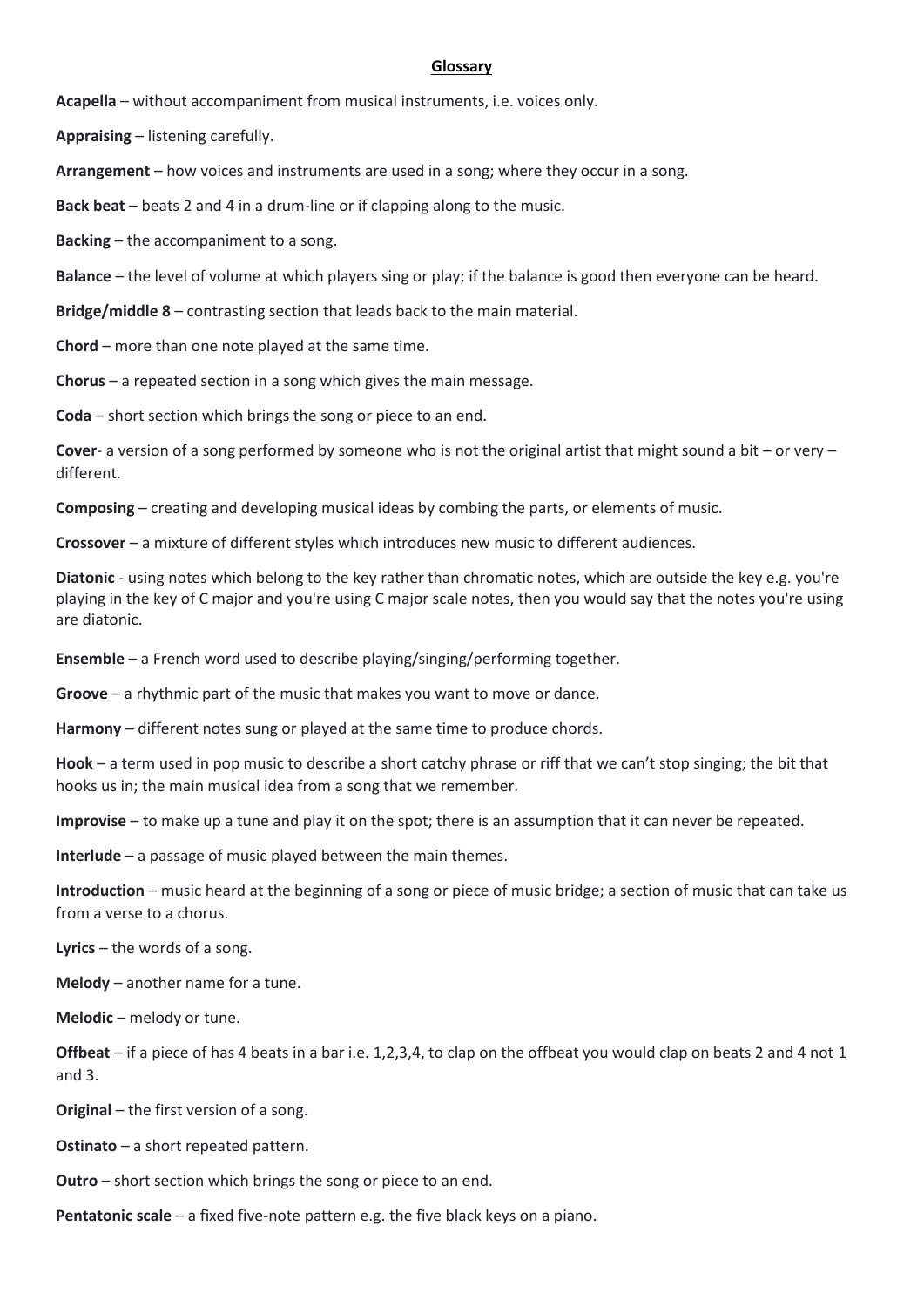**Phrase** – a musical sentence.

**Pre-chorus** – a short section in a song before the chorus.

**Pulse/beat** – the heartbeat or steady beat of a song/piece of music.

**Recurring theme** – a tune that repeats again, and again in a piece of music.

**Rhythm** – the combination of long and short sounds to make patterns.

**Riff** – a short repeated phrase, often played on a lead instrument such as guitar, piano, saxophone.

**Sampling** – record a sample of music, a small section and reuse it in another piece of music or song.

**Secular** – non religious

**Solo** – an Italian word used to describe playing/singing/performing on our own.

**Style** – the type/genre of music e.g. blues or rock.

**Style indicators** – identifiers that show us the genre of the music.

**Syncopation** – music with lots of rhythmic variety, often quiet difficult. The strong beats occur in unexpected places e.g. 1 **AND** 2 **AND** 3 **AND** 4

**Verse** – a section of a song which has the same tune but different words.

## **Interrelated dimensions of music meanings**

**Pitch** – the height of the sound e.g. high or low

**Duration** – the length of time each note or sound is played for e.g. long or short

**Dynamics** – how quietly or loudly a piece of music should be played. Composers use this to convey the mood of a piece e.g. loud or quiet

**Tempo** – the speed of the music e.g. fast or slow. This can also be thought of as the 'pulse' of the music.

**Timbre** – The sound quality, or tone quality, of a note played on a particular instrument; the `personality` of an instrument. This is most obvious when comparing different families of instruments e.g. brass instruments have a very different timbre to string instruments.

**Texture** – how the layers of sound within a piece of music interact e.g. **thick** = lots of instruments/melodies/harmonies, **thin** = few instruments/melodies/harmonies, **open** = gaps between highest/lowest notes, **closed** = notes are close together.

**Structure** – how a song is organised into different sections e.g. verses and choruses, a bridge, a final chorus, and then a conclusion

**Notation** - written symbols used to represent elements of music e.g. treble clef, semibreve, minim, crotchet, quaver, semiquaver; ways to visually represent music.